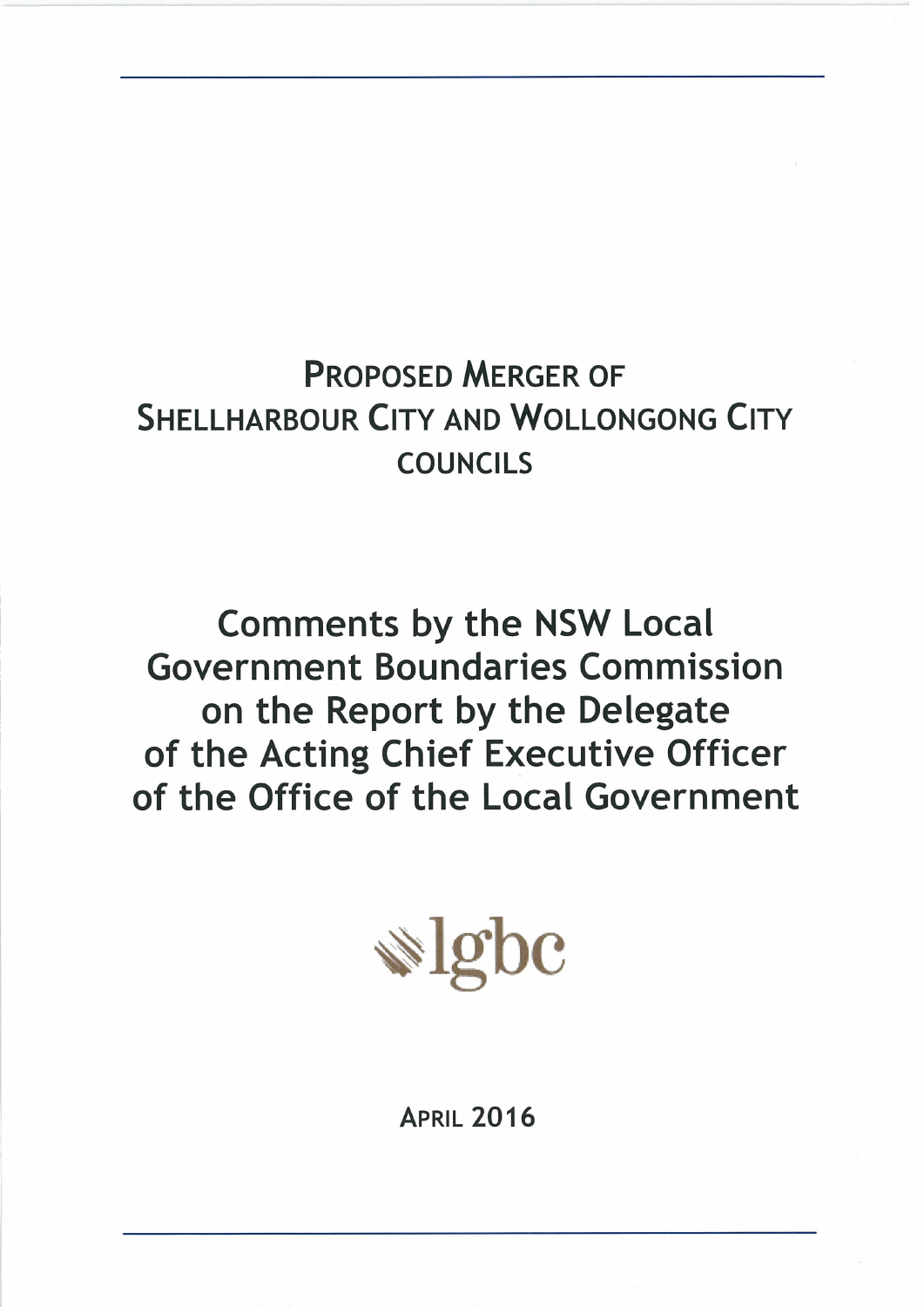

**Local Government Boundaries Commission GPO Box 5341** Sydney NSW 2001

The Hon Paul Toole MP Minister for Local Government Level 17 NE 52 Martin Place, SYDNEY NSW 2000

Dear Minister

#### Proposed merger of Shellharbour City and Wollongong City councils

The Local Government Boundaries Commission provides its comments on the Delegate's Report into the above merger proposal under section 218F(6) of the Local Government Act 1993.

Yours sincerely

Bob Senst

**RJ Sendt** Chairperson 26 April 2016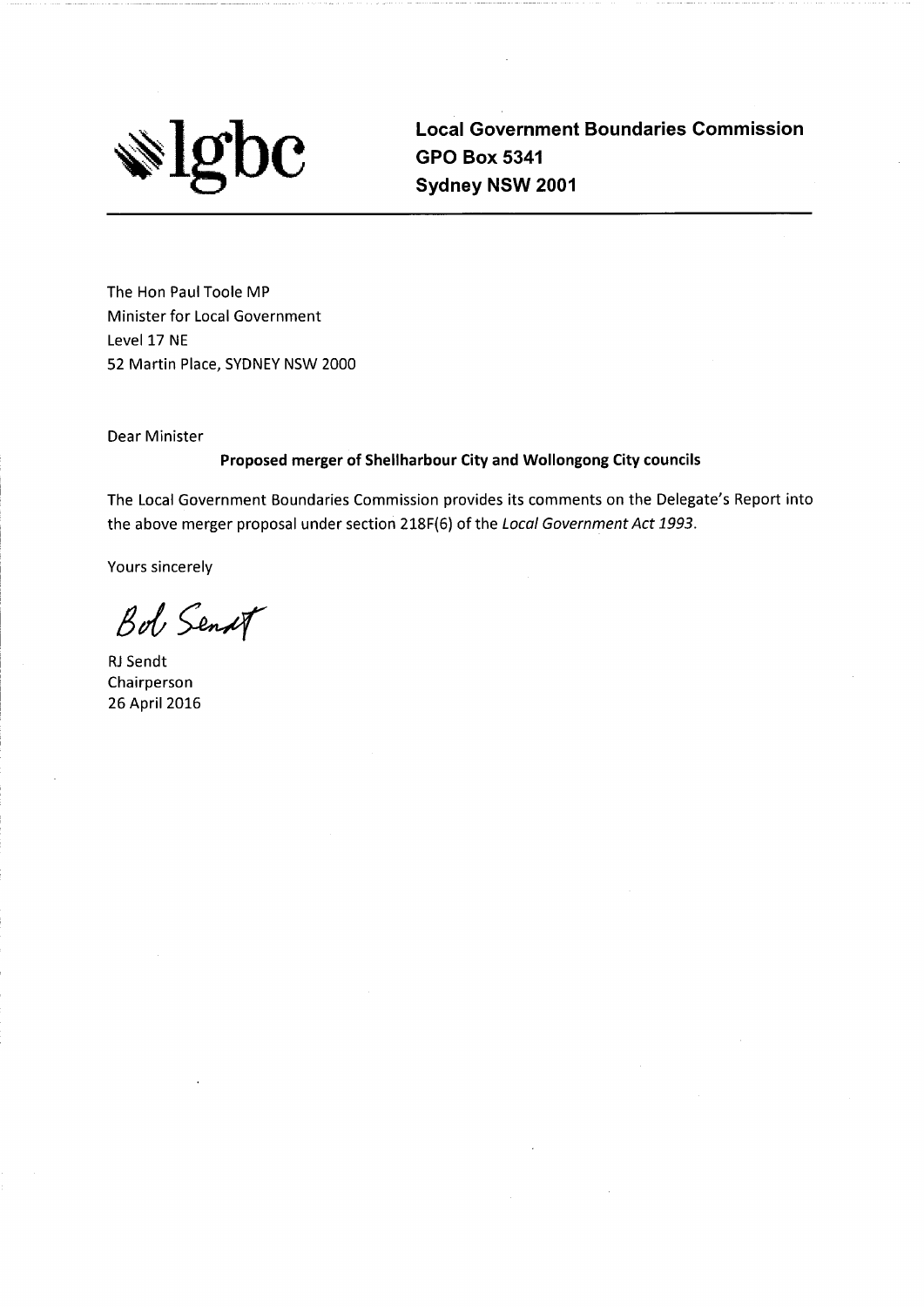# **1. Summary of Local Government Boundaries Commission comments**

The Boundaries Commission has reviewed the Delegate's Report on the proposed merger of Shellharbour City Council and Wollongong City Council to determine whether it shows the legislative process has been followed and the Delegate has taken into account all the factors required under the *Local Government Act 1993* (the Act).

#### **The Commission has assessed that:**

- **the Delegate's Report shows that the Delegate has undertaken all the processes required by section 263 of the Act***,*
- **the Delegate's Report shows that the Delegate has adequately considered all the factors required by section 263(3) of the Act, and**
- **the Delegate's recommendation in relation to the proposed merger is supported by the Delegate's assessment of the factors.**

# **2. Summary of the merger proposal**

On 6 January 2016, the Minister for Local Government referred a proposal to merge the local government areas of Shellharbour City Council and Wollongong City Council to the Acting Chief Executive of the Office of Local Government for examination and report under the Act. The following map shows the proposed new council area (shaded in green).



#### *Proposed merger of Shellharbour and Wollongong*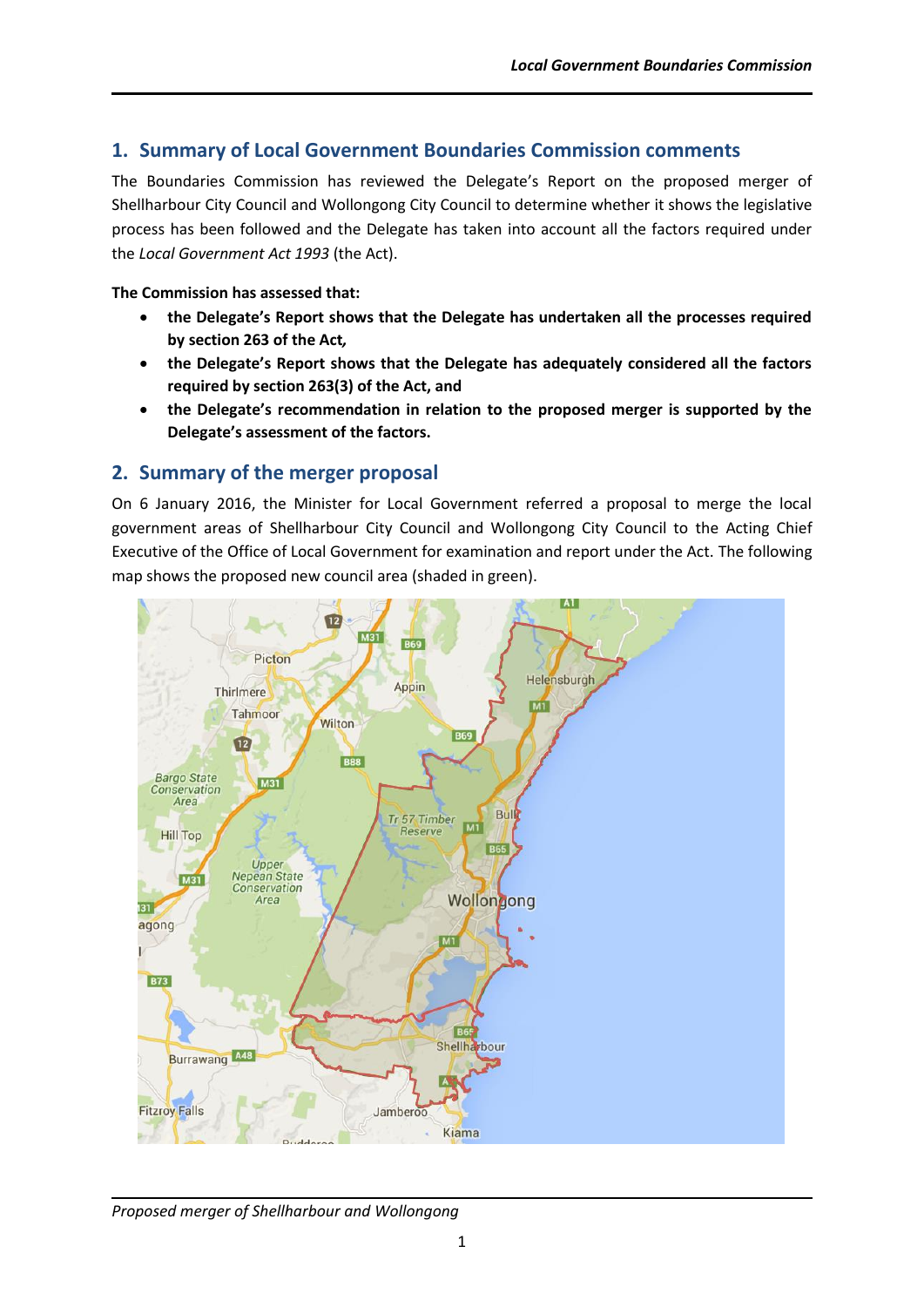Council 2016 2031 Wollongong City **201,350** 232,450 Shellharbour City **1988** 84,250 **84,250** Merged entity **272,000** 316,700

The proposal would have the following impacts on population across the two councils.

*Source: Profile.id.com.au/Shellharbour/population-estimate & Profile.id.com.au/Wollongong/population-estimate*

The Acting Chief Executive delegated the function of examining and reporting on each of the proposals to a number of people, known as 'Delegates'. Delegates were required to examine and report upon each merger proposal rigorously and fairly. The examination process included Delegates calling for submissions and holding a public inquiry on each proposed council merger. Delegates prepared a report on the proposal and provided that report to the Local Government Boundaries Commission.

# **3. Role of the Local Government Boundaries Commission**

The Local Government Boundaries Commission is an independent statutory authority constituted under section 260 of the Act. The Boundaries Commission examines and reports on any matter referred to it by the Minister in relation to the boundaries of local government areas and the areas of operation of county councils.

The Boundaries Commission has several functions under the Act. In the current context (where the Minister has elected to refer the proposal to the Office of Local Government, rather than the Boundaries Commission, for examination), the most relevant Commission functions are set out in section 218F(6) of the Act. This section requires:

- the Chief Executive to furnish the report on the examination of the merger proposal to the Boundaries Commission for review and comment, and
- the Boundaries Commission to review the report and send its comments to the Minister.

The Commission's role does not involve re-examining the advantages and disadvantages of the proposed mergers, accepting submissions or holding public inquiries.

# **4. Delegate's recommendations**

The Delegate's key recommendation is:

*That the proposal warrants proceeding to implementation.* 

The Delegate makes the following other recommendations:

- *"That the Minister and the Boundaries Commission note this report's findings and the issues identified for further investigation*
- *That the proposal warrants proceeding to implementation*
- *That if the proposal proceeds, the new Local Government Area should be served by 15 councillors*
- *That if the proposal proceeds, the new Local Government Area should have a 5 ward system*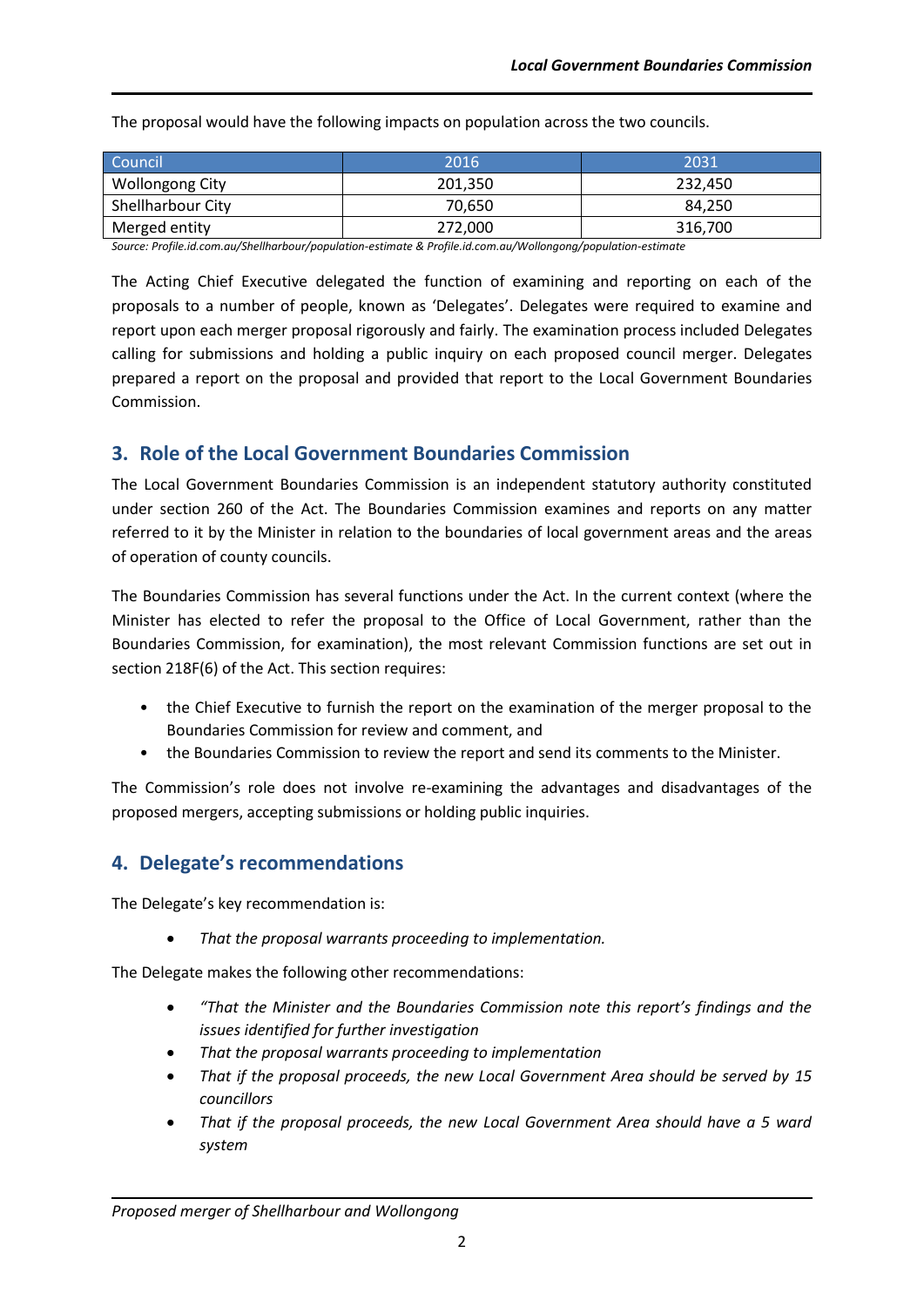- *That if the proposal proceeds, the Mayor of the new merged entity should be elected by the councillors*
- *That if the proposal proceeds, the proposed new Local Government Area should be named Illawarra Council*
- *That if the proposal proceeds, the Minister should seek separate legal and other advice as to the options and ability to retain the Lord Mayoral status that has been granted to Wollongong City Council*
- *That if the proposal proceeds, a public information campaign be undertaken to address resident concerns and to better inform the community about the proposed merger*
- *That if the proposal proceeds, the new council give consideration to the establishment of an Independent Hearing and Assessment Panel under the new merged entity*
- *That if the proposal proceeds, the new council should give careful consideration to arrangements to harmonise rates and their related structures and processes over time, with advice and support from the Office of Local Government (OLG) and/or the Independent Pricing and Regulatory Tribunal (IPART)*
- *That the Minister should give consideration in due course to a minor boundary adjustment to a property at the end of Darkes Forest Rd through the established processes*
- *That if the proposal proceeds the new merged council give consideration to commencing discussions with the USU and related trade unions with a view to establishing an industrial working party".*

# **5. The Commission's detailed comments**

## *5.1 Review of the process followed by the Delegate*

Under the Act, the Delegate is required to undertake certain processes in examining a merger proposal. These processes include holding an inquiry, allowing members of the public to attend meetings as part of the inquiry and calling for submissions. As part of its review of the Delegate's Report, the Commission has looked at whether these processes were followed.

In total the Delegate considered 905 written and verbal submissions from the public, community and other organisations and councils.

The Delegate held one public inquiry on 2 February 2016 at the Shellharbour Club and two public inquiries on the same day at the Sage Hotel Wollongong.

*The Commission's view is that the Delegate has met the relevant requirements.*

## *5.2 Review of the Delegate's consideration of the factors specified in the Act*

Under section 263(3) of the Act, the Delegate is required to have regard to a range of factors when considering a merger proposal.

*Overall, the Commission's view is that the Report shows the Delegate adequately considered all the factors.*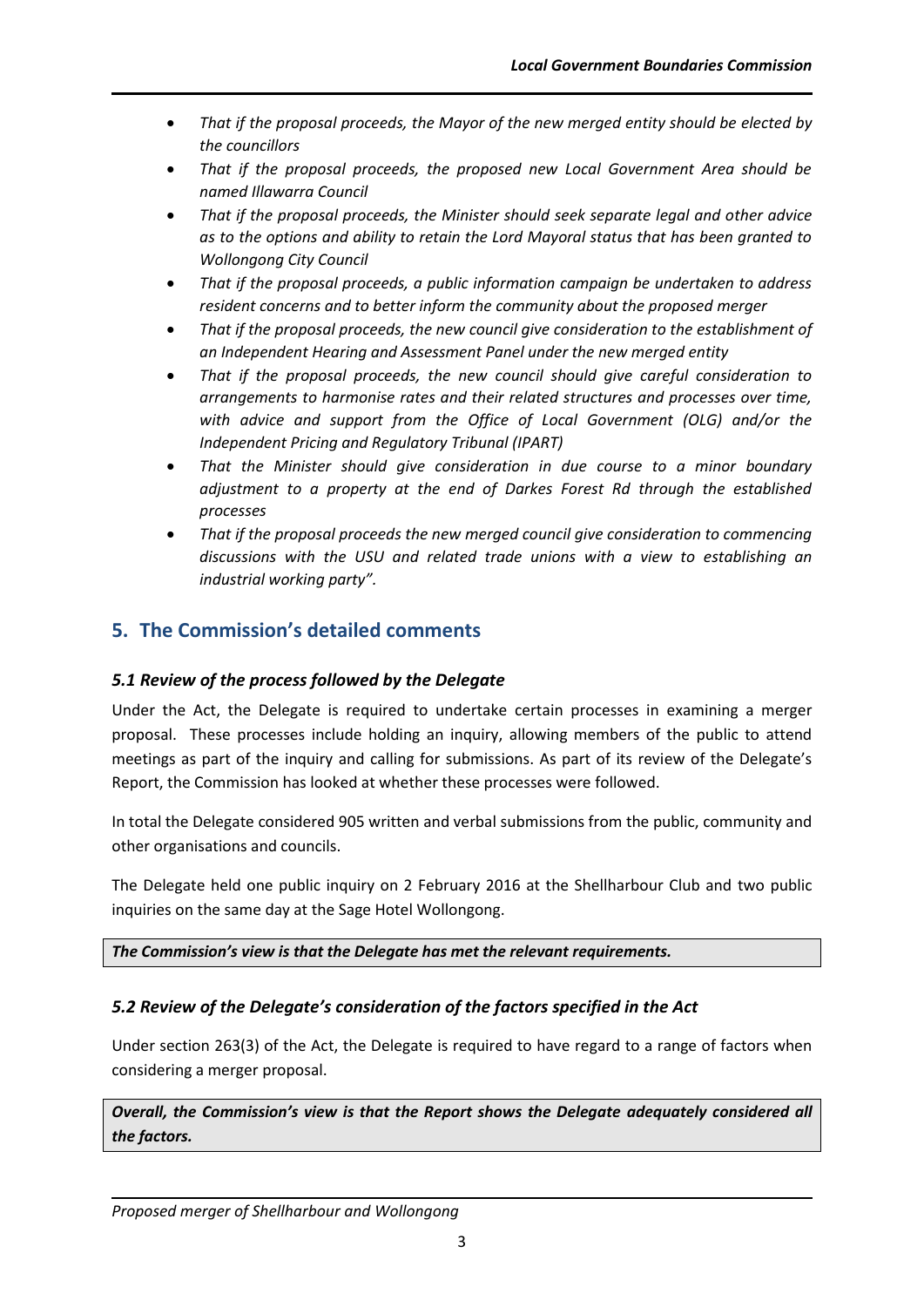The Commission has formed this view based on its review of the discussion presented in the Delegate's Report. The Commission specifically considered whether the extent of that discussion adequately canvassed the range of issues raised in the written submissions made to the Delegate, the views expressed at the public hearings and other information that would have been available to the Delegate.

The Commission makes the following comments relating to each factor:

# *5.2.1 Financial factors*

Section 263(3)(a) of the Act requires the Delegate to have regard to:

*"the financial advantages or disadvantages (including the economies or diseconomies of scale) of any relevant proposal to the residents and ratepayers of the areas concerned".*

It was noted by the Delegate that Shellharbour City Council was not found to be "Fit and that Wollongong City Council were found to be financially 'Fit for the Future' by IPART in 2015.

The Delegate noted the KPMG modelling which estimated that the merger is expected to lead to more than \$75 million in net financial savings over 20 years.

The Delegate examined submissions provided during the public inquiry including detailed analysis of the KPMG assumptions by Shellharbour City Council and considered both the disadvantages and advantages of the merger proposal.

The Delegate concluded that overall the creation of the new proposed council has the potential to bring about a number of significant financial and economic benefits, including establishing a more viable and robust entity that will have the capacity and opportunity to deliver improved management, infrastructure, and services across a range of critical local government functions. The Delegate also considered that this factor is not an impediment to the merger proposal proceeding.

## *The Commission's view is that the Delegate adequately considered the issues under this factor.*

# *5.2.2 Communities of interest*

Section 263(3)(b) of the Act requires the Delegate to have regard to:

*"the community of interest and geographic cohesion in the existing areas and in any proposed new area".*

The Report noted that both Local Government Areas (LGAs) share a number of similarities and are significantly alike in their demographic and geographic profiles. He further noted that there are many crossovers in residents' pursuit of leisure, recreational and sporting activities at a local and regional level.

The Delegate viewed Shellharbour and Wollongong as forming part of the broader Illawarra region that is strongly defined by its geographical boundaries, with the sea to the east and the Illawarra Escarpment to the west as well as sharing the Illawarra coastal environment and Lake Illawarra.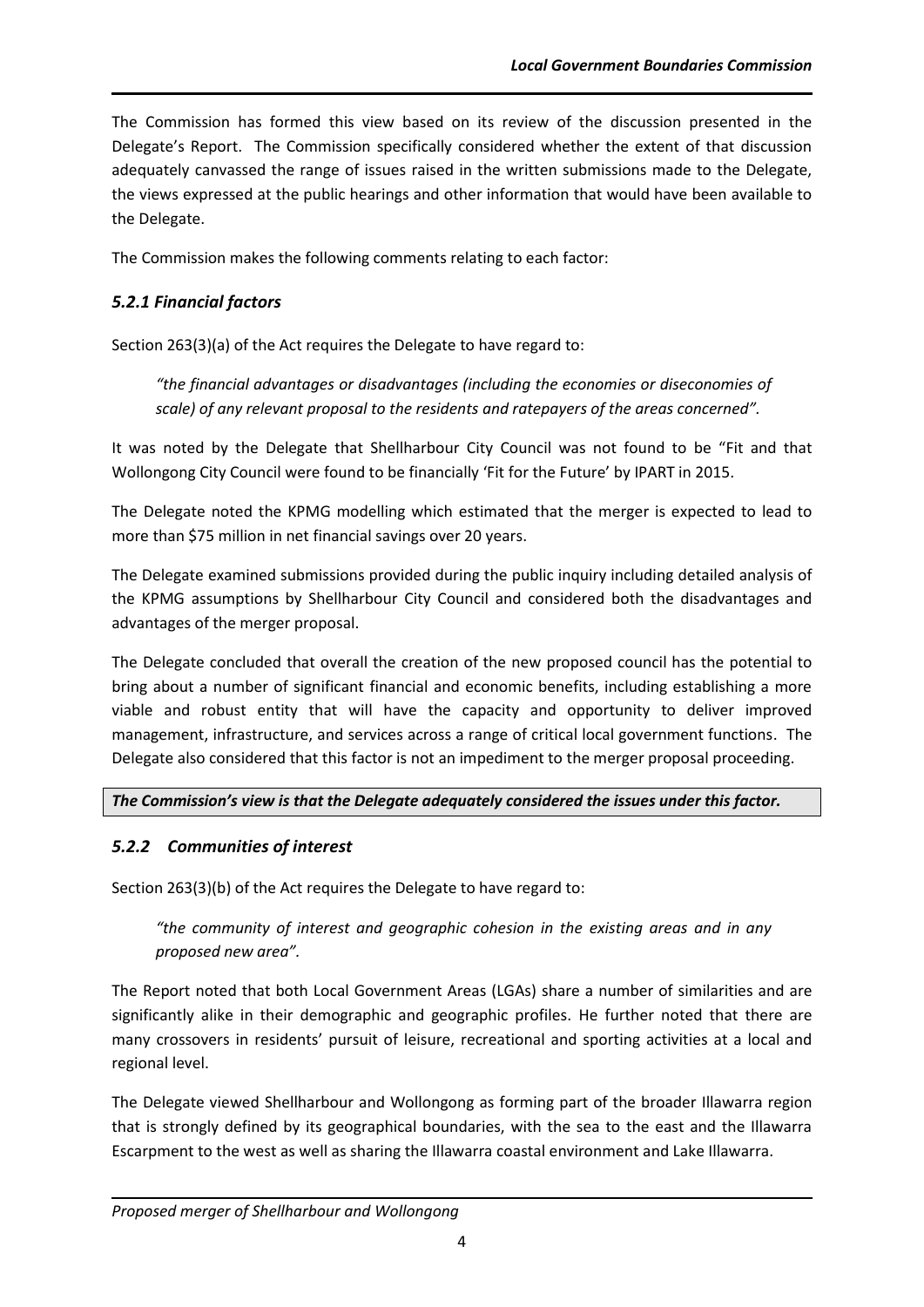The Delegate concluded that the community and geographic characteristics of these two local government areas are sufficiently similar and aligned, and that this is acknowledged by both Councils. He then stated that he considered the proposal met the requirements of this factor and that he did not consider there to be an impediment to the merger proposal proceeding.

#### *The Commission's view is that the Delegate adequately considered the issues under this factor.*

## *5.2.3 Historical and traditional values*

Section 263(3)(c) of the Act requires the Delegate to have regard to:

*"the existing historical and traditional values in the existing areas and the impact of change on them".*

The Delegate noted the similar the historic, geographic and cultural background of the two LGAs. The Delegate acknowledged some variations between the two but concluded that this factor is not an impediment to the merger proposal proceeding.

*The Commission's view is that the Delegate adequately considered the issues under this factor.* 

# *5.2.4 Attitudes of residents and ratepayers*

Section 263(3)(d) of the Act requires the Delegate to have regard to:

*"the attitude of the residents and ratepayers of the areas concerned".*

With regard to this factor, the Delegate noted that:

- by comparison to the total number of residents in each of the local government areas, the number of attendees and speakers at the public inquiry sessions was small,
- both the Public Inquiry sessions, held at different times of the day and evening, at Shellharbour and Wollongong had very few speakers, and
- the number of submissions received was small compared to the total population of the local government areas.

The Delegate concluded that there was a high level of indifference from Wollongong residents and business owners, towards the amalgamation proposal. He stated that the Shellharbour residents who lodged submissions or who spoke at the public inquiry were much more strongly opposed to the merger (as shown in the residents survey), in most cases fearful of a loss of autonomy and identity. The Delegate concluded that the factor is not considered to be an obstacle to the proposed merger.

*The Commission's view is that the Delegate adequately considered the issues under this factor.*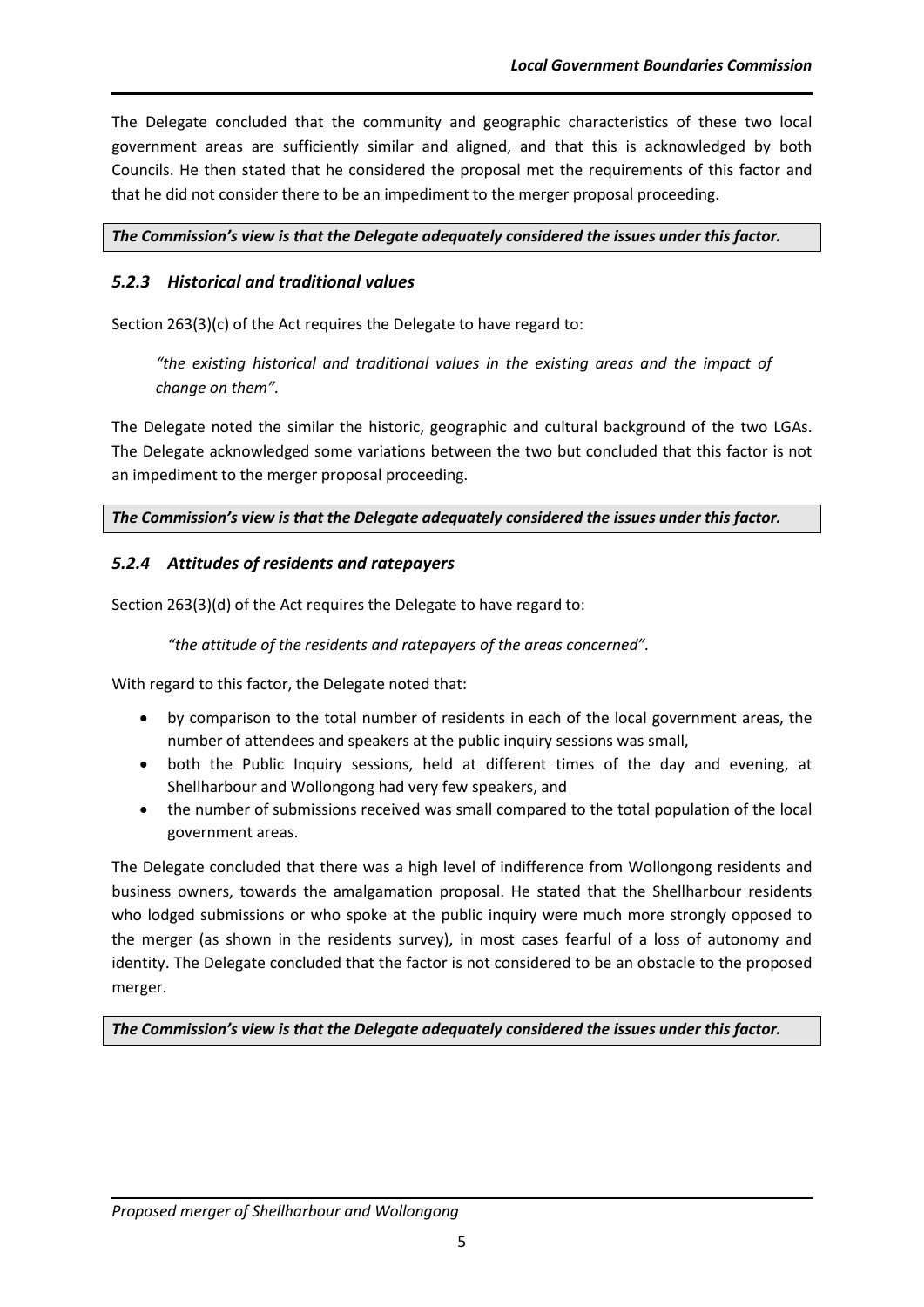## *5.2.5 Elected representation*

Section 263(3)(e) of the Act requires the Delegate to have regard to:

*"the requirements of the area concerned in relation to elected representation for residents and ratepayers at the local level, the desirable and appropriate relationship between elected representatives and ratepayers and residents and such other matters as it considers relevant in relation to the past and future patterns of elected representation for that area".*

The Delegate noted that Shellharbour City Council's concern that it will be disproportionately disadvantaged under the merger proposal in terms of representation. He noted that the current Shellharbour Council has seven Councillors.

The Report noted that Wollongong City Council submitted a preference for 13 councillors under any new council.

The Delegate accepted arguments in support of an odd number of Councillors as persuasive. He considered factors such as population, community diversity, workloads, and geographic span to determine an appropriate number of elected representatives.

The Delegate recommended 15 councillors, including the Mayor, should the proposal proceed. He noted that this recommendation would lead to a ratio of 18,370 residents to each councillor. The Delegate also noted this number is less than some existing councils across the wider metropolitan area such as Blacktown City Council who have a resident to Councillor number of 21,676.

*The Commission's view is that the Delegate adequately considered the issues under this factor, while noting the limited analysis provided.*

## *5.2.6 Service delivery and facilities*

Section 263(3)(e1) of the Act requires the Delegate to have regard to:

*"the impact of any relevant proposal on the ability of the councils of the areas concerned to provide adequate, equitable and appropriate services and facilities".*

The Delegate noted that through the use of surveys both Councils "can lay claim to some quite high levels of resident satisfaction" and that both Councils, through submissions or other published information, appear to have continued to evolve and adjust their service offerings to meet the changing needs of residents.

The Delegate concluded that:

- although there appears to be some differences in the service offerings and arrangements across the two current Councils, there is not a great disparity between them,
- if this proposal is to be implemented, aligning and harmonising services between the current two councils should not present any unreasonable nor insurmountable difficulties, and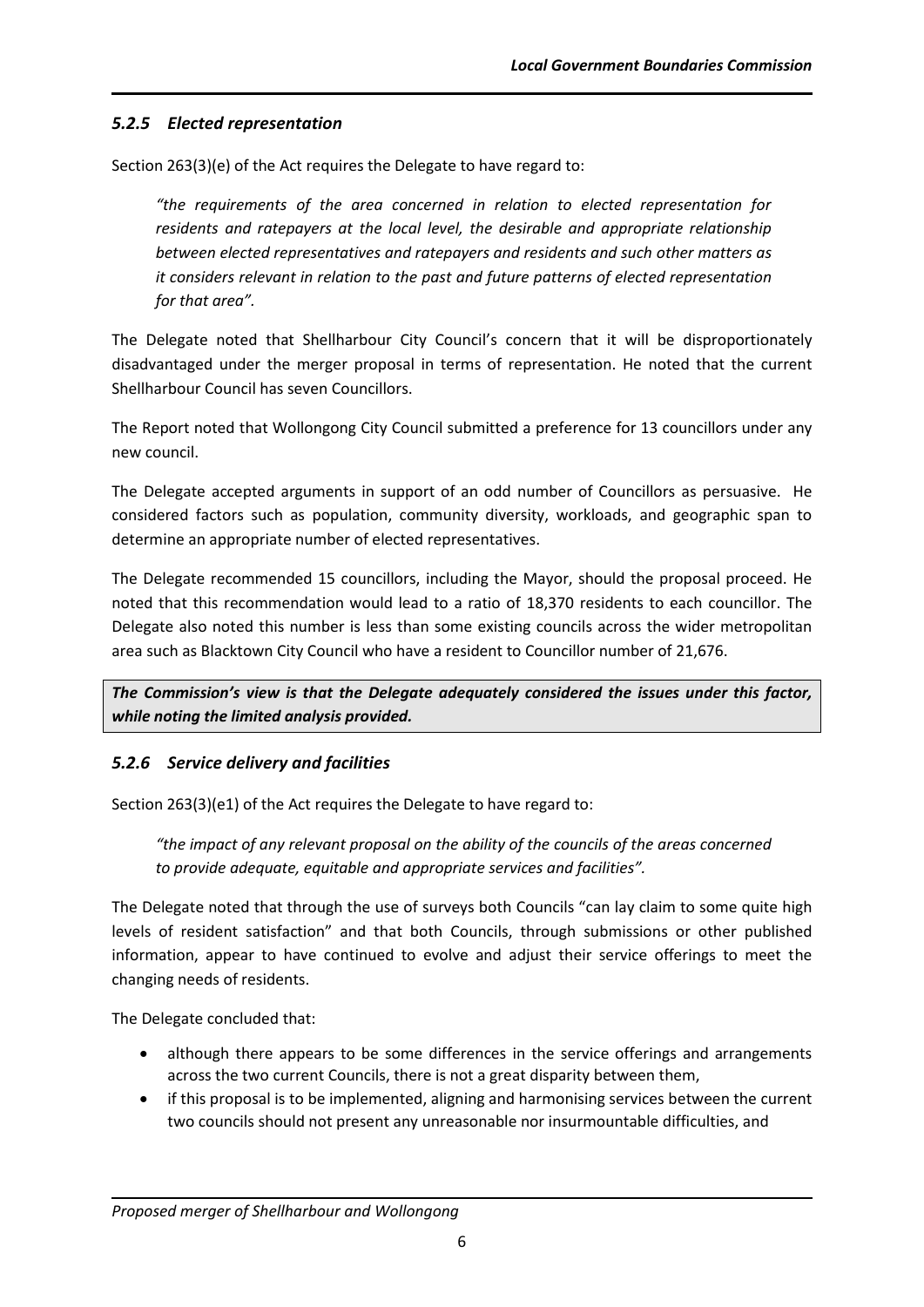• if the apparent level of staff commitment and professionalism across both councils is synonymous with their approach to service delivery and innovation, this would allow for a reasonably smooth process.

The Delegate concluded that the factor is not an impediment to the merger proposal proceeding.

*The Commission's view is that the Delegate adequately considered the issues under this factor.* 

#### *5.2.7 Employment impacts on staff*

Section 263(3)(e2) of the Act requires the Delegate to have regard to:

*"the impact of any relevant proposal on the employment of the staff by the councils of the areas concerned".*

The Delegate noted the three year protection under the Act for council employees. However, he also stated there "will no doubt be some concerns about the potential loss of expert knowledge and corporate history through the rationalisation of senior staff positions".

The Delegate concluded that any new positions created following management re-structuring would likely attract very strong fields of capable candidates that would make up for any losses of senior staff. He also stated that other necessary staff reductions should be able to be reasonably managed through natural attrition and retraining staff for alternative roles.

The Report found merit in an industrial working party to assist in employment transition arrangements.

The Delegate determined this factor was not considered to be an impediment to the merger proposal proceeding.

#### *The Commission's view is that the Delegate adequately considered the issues under this factor.*

#### *5.2.8 Rural impacts*

Section 263(3)(e3) of the Act requires the Delegate to have regard to:

*"the impact of any relevant proposal on rural communities in the areas concerned".*

The Delegate considered that there were no rural impacts relevant to this proposal and therefore this factor was not considered to be an impediment to the merger proposal proceeding.

*The Commission's view is that the Delegate adequately considered the issues under this factor.* 

#### *5.2.9 Wards*

Section 263(3)(e4) of the Act requires the Delegate to have regard to:

"in the case of a proposal for the amalgamation of two or more areas, the desirability (or *otherwise) of dividing the resulting area or areas into wards".*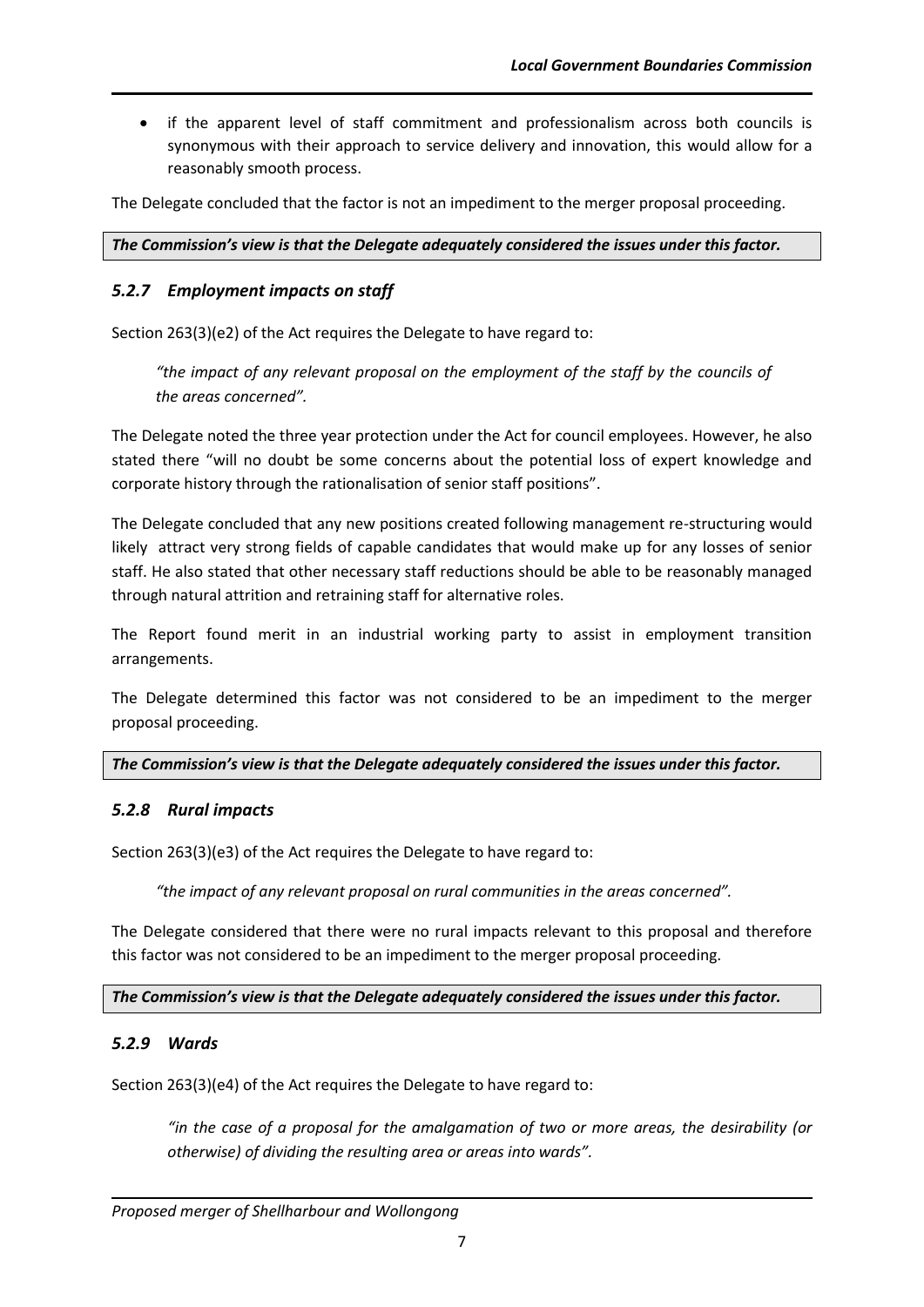The Delegate noted that Wollongong City Council is divided into three wards with four councillors per ward. Shellharbour City Council stated in its submissions that it supported the ward system.

The Delegate considered the advantages and disadvantages of a ward system. He noted the significant concern from Shellharbour residents at a perceived loss of representation.

The Delegate concluded that a ward system would be the preferred option. He went on to state that while ward boundaries must be consistent with the Act, where possible and practical any flexibility in boundaries or elector numbers should go in favour of current Shellharbour residents.

## *The Commission's view is that the Delegate adequately considered the issues under this factor.*

## *5.2.10 Opinions of diverse communities*

Section 263(3)(e5) of the Act requires the Delegate to have regard to:

*"in the case of a proposal for the amalgamation of two or more areas, the need to ensure that the opinions of each of the diverse communities of the resulting area or areas are effectively represented".*

The Delegate noted the similarities in both council areas' demographic characteristics and socioeconomic profiles. The Report stated that neither council in their submissions raised any particular concerns about cultural diversity factors. It noted that both LGAs have shared involvement with the Multicultural Communities Council of the Illawarra.

The Delegate concluded that this factor is not an impediment to the merger proposal proceeding.

#### *The Commission's view is that the Delegate adequately considered the issues under this factor.*

## *5.2.11 Other issues*

Section 263(3)(f) of the Act requires the Delegate to have regard to:

*"such other factors as it considers relevant to the provision of efficient and effective local government in the existing and proposed new areas".*

The Delegate considered the merits of a popularly elected mayor, noting that Wollongong City Council supported this process in its submissions. The Delegate recommended that if the proposed new council is formed, the Mayor be elected by the councillors.

The Delegate considered the following issues with regard to this factor:

 *Lord Mayor:* The Delegate considered the position of Lord Mayor, and noted that only four Councils in NSW have Lord Mayoral status, this includes Wollongong City Council. The Delegate's view was that this issue is a matter of protocol and he recommended that the Minister should seek separate legal and other advice as to the options and ability to retain this Lord Mayoral status if this merger proposal is to proceed.